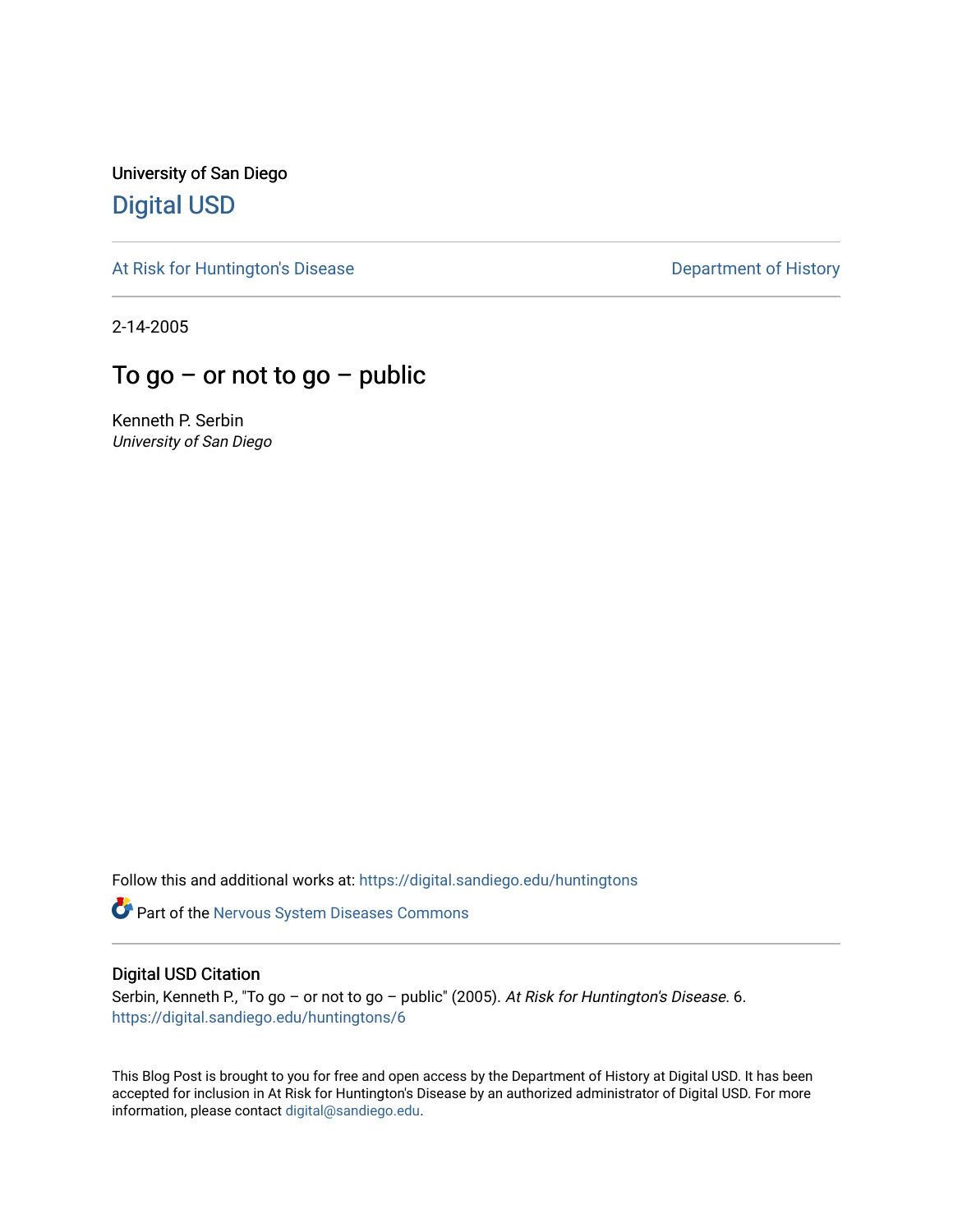# [At Risk for Huntington's Disease](http://curehd.blogspot.com/)

*HD is a genetically caused brain disorder that causes uncontrollable bodily movements and robs people's ability to walk, talk, eat, and think. The final result is a slow, ugly death. Children of parents with HD have a 50-50 chance of inheriting the disease. There is no cure or treatment.*

### Blog Archive

- $\blacktriangleright$  [2021](http://curehd.blogspot.com/2021/)(12)
- $2020(16)$  $2020(16)$
- $\blacktriangleright$  [2019](http://curehd.blogspot.com/2019/) (19)
- $\blacktriangleright$  [2018](http://curehd.blogspot.com/2018/) (16)
- $\blacktriangleright$  [2017](http://curehd.blogspot.com/2017/) (14)
- $-2016(13)$  $-2016(13)$  $-2016(13)$
- $\blacktriangleright$  [2015](http://curehd.blogspot.com/2015/) (24)
- $\blacktriangleright$  [2014](http://curehd.blogspot.com/2014/) (24)
- $\blacktriangleright$  [2013](http://curehd.blogspot.com/2013/) (30)
- $\blacktriangleright$  [2012](http://curehd.blogspot.com/2012/) (26)
- $\blacktriangleright$  [2011](http://curehd.blogspot.com/2011/) (33)
- $\blacktriangleright$  [2010](http://curehd.blogspot.com/2010/) (26)
- $\blacktriangleright$  [2009](http://curehd.blogspot.com/2009/) (21)
- $\blacktriangleright$  [2008](http://curehd.blogspot.com/2008/) $(7)$
- $\blacktriangleright$  [2007](http://curehd.blogspot.com/2007/) $(7)$
- $\blacktriangleright$  [2006](http://curehd.blogspot.com/2006/) (4)
- $\sqrt{2005(17)}$  $\sqrt{2005(17)}$  $\sqrt{2005(17)}$ 
	- [►](javascript:void(0)) [December](http://curehd.blogspot.com/2005/12/) (2)
	- [►](javascript:void(0)) [September](http://curehd.blogspot.com/2005/09/) (2)
	- $\blacktriangleright$  [July](http://curehd.blogspot.com/2005/07/) (1)
	- $\blacktriangleright$  [May](http://curehd.blogspot.com/2005/05/) (1)
	- $\blacktriangleright$  [April](http://curehd.blogspot.com/2005/04/) (1)
	- $\blacktriangleright$  [March](http://curehd.blogspot.com/2005/03/) (4)
	- [▼](javascript:void(0)) [February](http://curehd.blogspot.com/2005/02/) (3)

 $\underline{\text{To go}} - \text{or not to go}}$ [public](http://curehd.blogspot.com/2005/02/to-go-or-not-to-go-public.html) At risk, but not [alone](http://curehd.blogspot.com/2005/02/at-risk-but-not-alone.html) Giving up my [dreams](http://curehd.blogspot.com/2005/02/giving-up-my-dreams.html)

[►](javascript:void(0)) [January](http://curehd.blogspot.com/2005/01/) (3)

About Me **GENE [VERITAS](https://www.blogger.com/profile/10911736205741688185)** 

View my [complete](https://www.blogger.com/profile/10911736205741688185) profile

#### HD Links

[Huntington's](http://www.hdsa.org/) Disease Society of America [International](http://www.huntington-assoc.com/) Huntington **Association** [Huntington's](http://hddrugworks.org/) Disease Drug **Works** 

MONDAY, FEBRUARY 14, 2005

#### To go – or not to go – public

Should I go public with my at-risk status?

That's a question I've thought a lot about since I discovered nine years ago that my mother had HD. The prospect of going public leaves me excited about the new ways in which I could help the quest for the cure, but it also makes me nervous about the many perils my family and I would face.

The other night my wife and I once again debated the pros and cons of my revealing my status. I always raise the topic and advocate my coming out.

I could give talks to local organizations such as Kiwanis that might be able to donate money or help the cause in some other way. I could write newspaper op-ed pieces in which I use my family's experiences with HD to describe the disease's horrors and its terrible social impact. I could openly invite acquaintances and friends to attend fund-raisers or to assist the campaign against HD in some other way. I could finally wear a "Cure HD" button for the whole world to see.

In short, I could do my small part to take HD out of the Dark Ages and give it the public prominence it needs and deserves. At last I could end the secrecy and be true to myself.

If and when I became sick, I would be able to look back on my efforts knowing that I struggled with every inch of my being.

My wife tends to see the broader implications of going public and urges caution and patience.

Do you want to give up your chances at career advancement so soon? she asks. What happens if you lose your job or if your employer uses your atrisk status to get rid of you? Will others interpret every tiny slip or miscue in public as the onset of symptoms? What happens if we lose our insurance and I am excluded from a new plan? A public declaration of my at-risk status will tinge every decision others will make about me.

My wife asks: will I be able to live with unmet expectations of going public? Most of our friends and acquaintances will at first show sympathy, but then how will I feel if they don't have the time or money to support the cause? What if my hopes for increasing donations do not materialize? Could the excitement and promise of going public later lead to depression?

And what about the impact of going public on my daughter? Insurers will want her to get tested. Employers might balk at hiring someone potentially at risk. There are numerous other ramifications as yet unimaginable.

I am always left in a quandary after these discussions.

I insist to my wife: if not now, then when should I finally go public? We have been dealing with HD for nearly ten years. As my potential age of